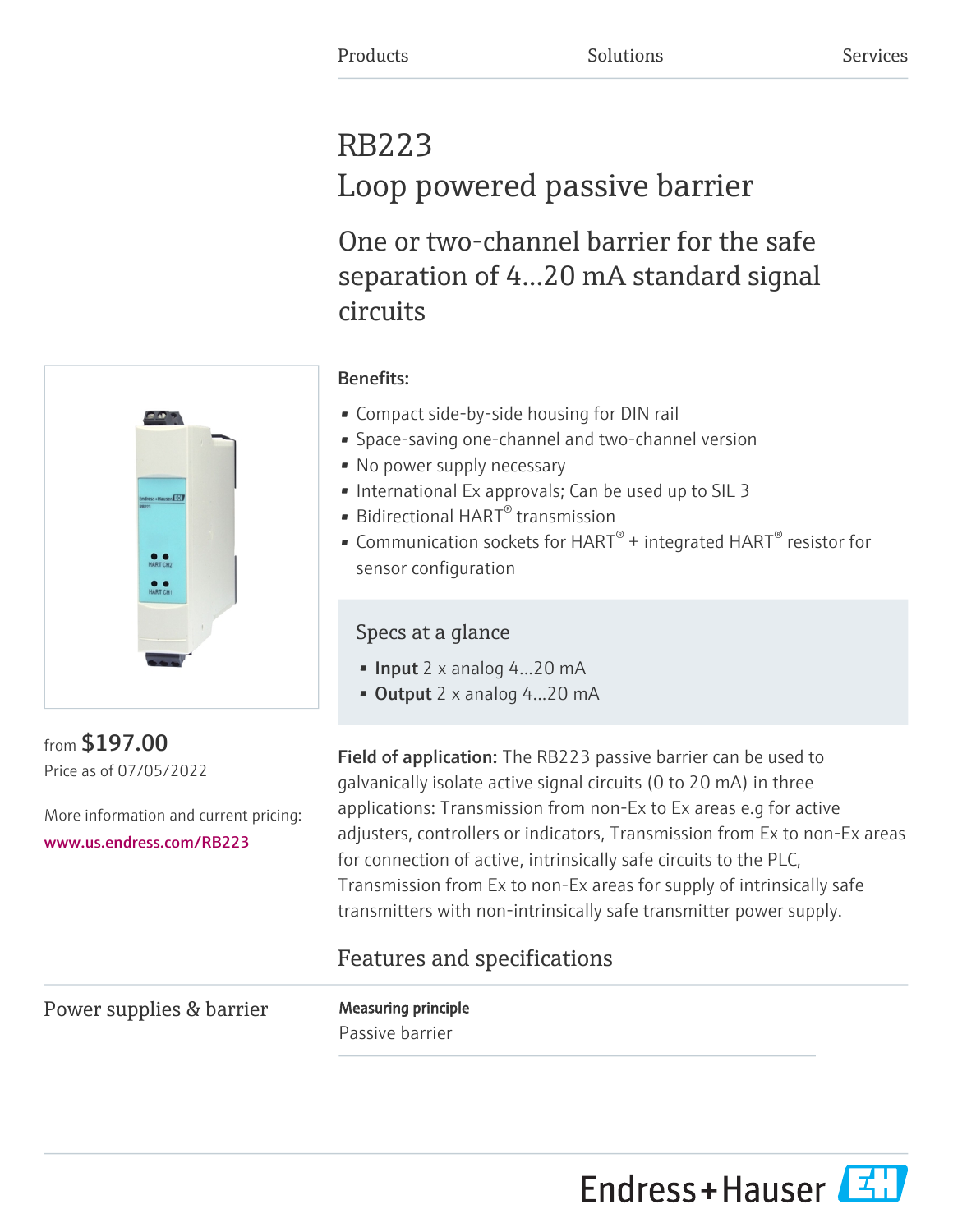# Power supplies & barrier Measuring principle

|  | Measuring principle |  |
|--|---------------------|--|
|--|---------------------|--|

Power supply

# Function

Passive barrier for safe seperation of 4...20 mA current circuit

#### Loop power supply

Loop powered

## Auxiliary power supply / Loop power supply

Loop powered

#### Input

2 x analog 4...20 mA

## **Output**

2 x analog 4...20 mA

#### **Certificates**

CSA GP ATEX Ex ia CSA IS CSA NI SIL

#### Operation

HART

# Acquisition / Evaluation Measuring principle

Power supply

# Function

Passive barrier for safe seperation of 4...20 mA current circuit